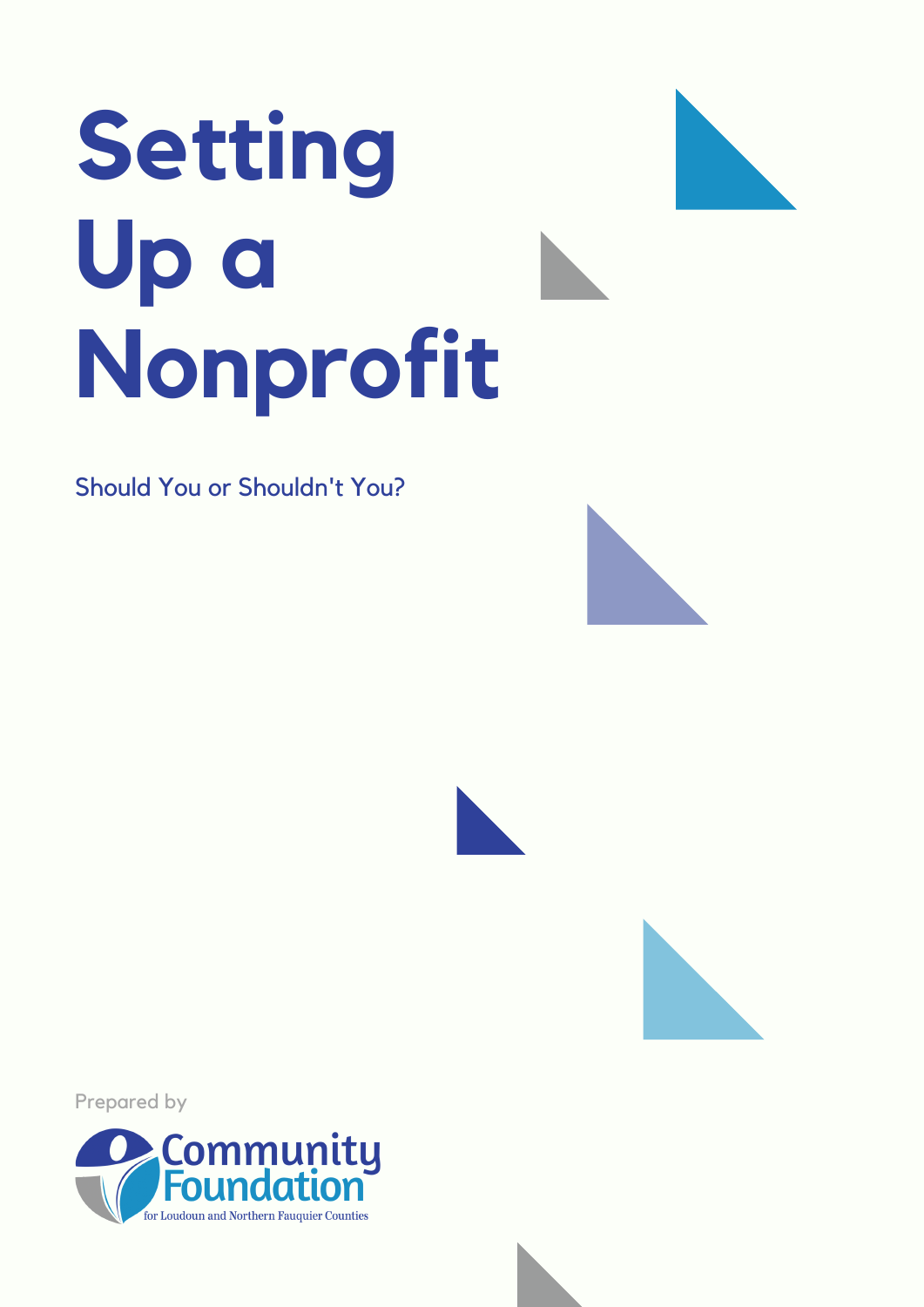## **Setting Up A Nonprofit**

Are you thinking about setting up a nonprofit?

Have you considered that nonprofits are corporations, too? The most successful nonprofit organizations thrive when leaders understand that operating like a business while applying Best Practices helps to ensure mission delivery.

Starting any form of business enterprise—either for-profit or nonprofit demands careful consideration.

What is your product or service?

Is it unique or duplicated effort?Will people or buy it (or make gifts to it)?

Will investors support it (or make grants to it)?

As you fulfill your mission, what best practices, essential policies, and ethical applications must be applied?

The bottom line?



**1**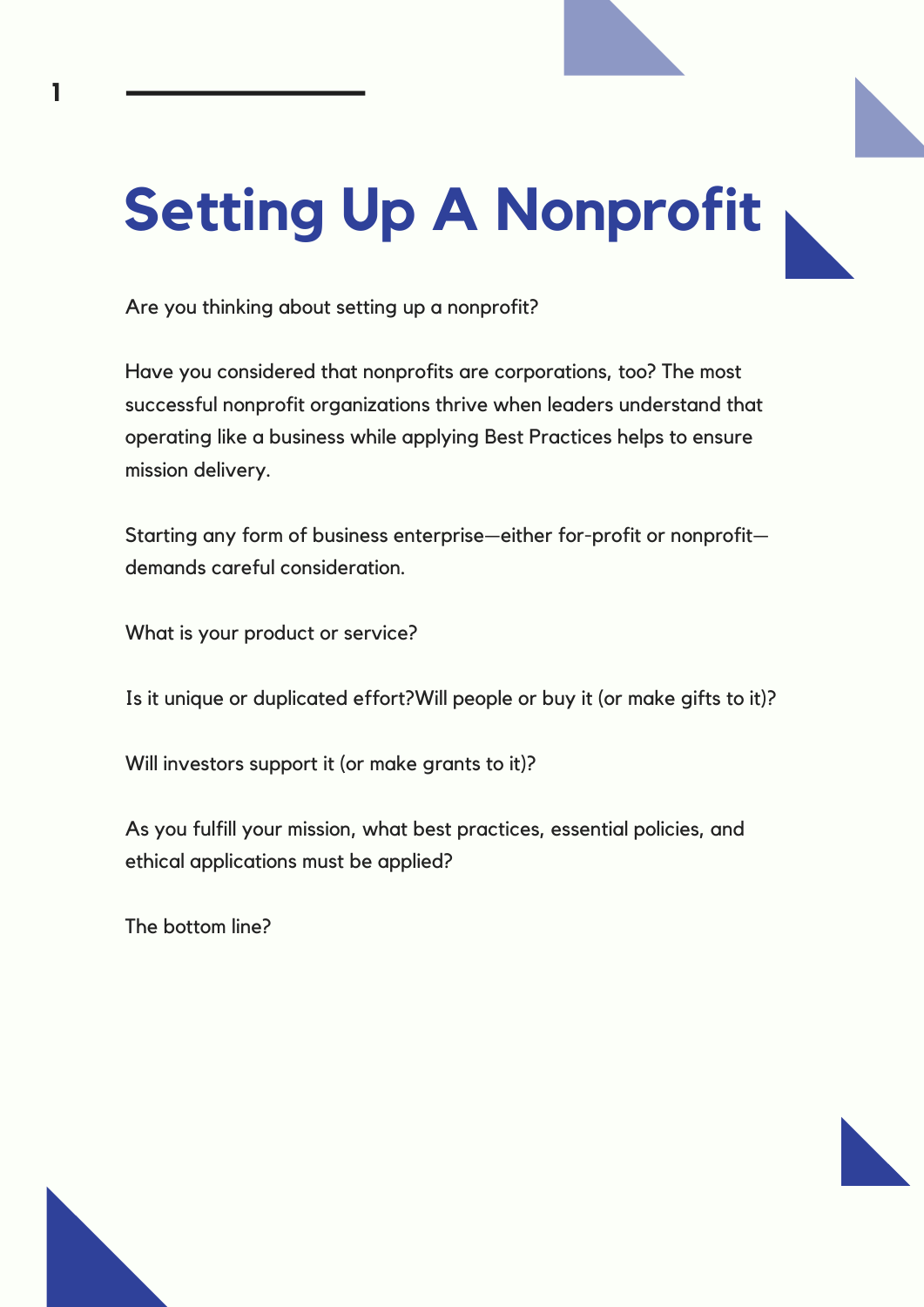*Filing the initial paperwork to create a nonprofit is only the beginning threshold associated with starting a nonprofit. There much more heavy lifting that follows:*

- Managing volunteers
- Providing care and feeding for a board of directors
- Planning for the hiring of qualified staff
- Meeting (and exceeding) best practices
- Raising funds
- Managing a budget
- Raising funds (again)
- Developing programs and policies
- Measuring your impact
- Ensuring annual filings to meet state and federal requirements
- Publishing an annual report, (and, did we say, raising funds?)

These all require a unique set of skills and careful time management.

Many of us still take the plunge. For instance, in Loudoun County 2012, there were 350 public charity nonprofits. By 2018, that number had increased to more than 1,200. Such growth represents the entrepreneurial spirit of local residents. It also suggests potential duplication of effort and competition for the same funder dollars. In a community like Loudoun, with its lackluster charitable giving rate, this is less than ideal.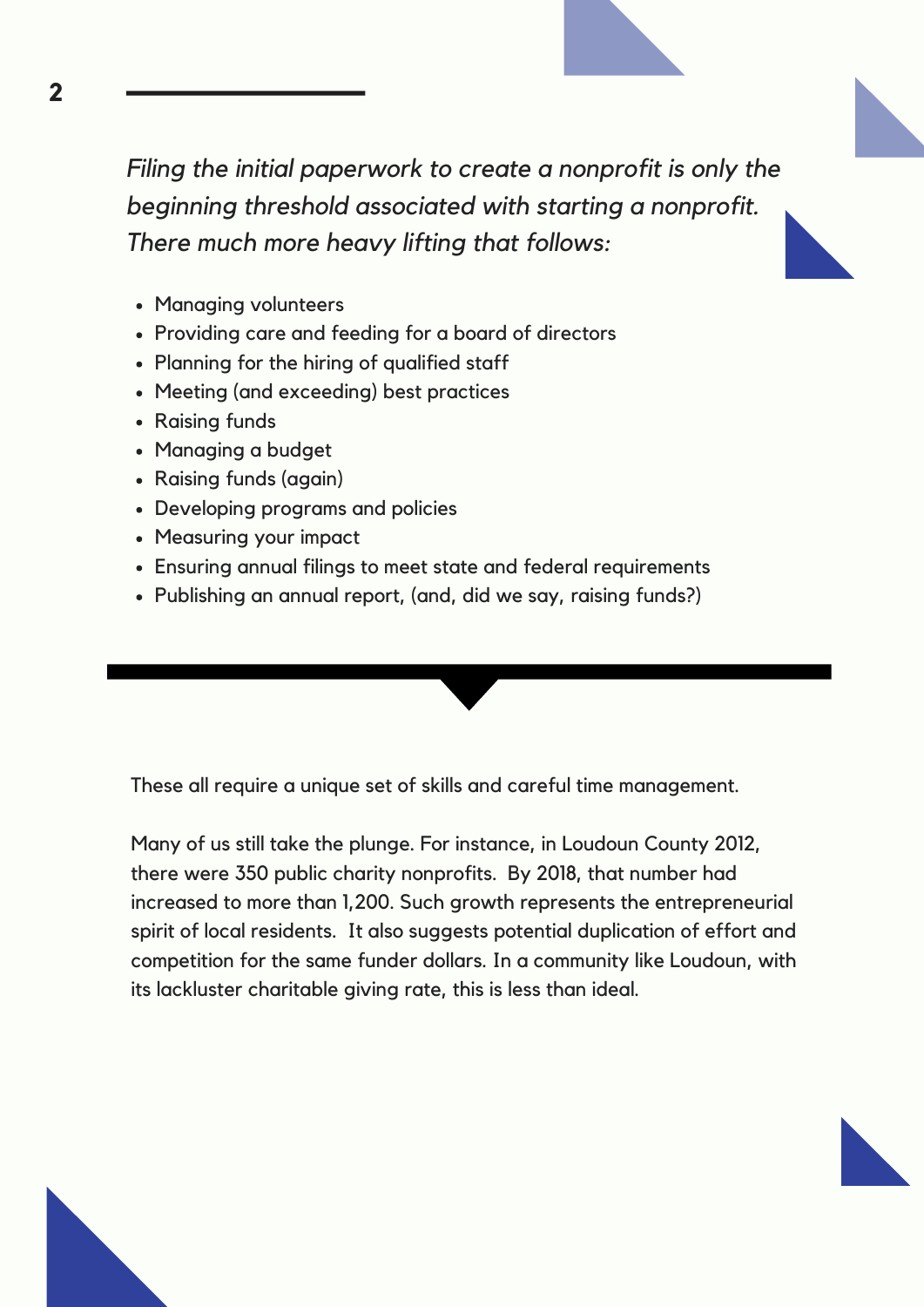*We offer these steps and resources to help our local Loudoun and Fauquier residents carefully consider the journey of creating a nonprofit:*

#### 1.**Research**

#### *Understand the risks and challenges associated with starting a nonprofit.*

If you identify charities with similar missions, reach out to them to better understand their niche. What makes your vision different? Or, are your personal resources better deployed by supporting that existing nonprofit?

#### **2. Learn**

*Talk with experts in your community to understand the needs and services you hope to fill, gain insights into charitable giving patterns, and affirm services—or gaps in existence.*

If you identify charities with similar missions, reach out to them to better understand their niche. What makes your vision different? Or, are your personal resources better deployed by supporting that existing nonprofit?

**At this stage, we invite you to visit with the staff of the Community Foundation for Loudoun and Northern Fauquier Counties.** In some cases, our services as Component Fund Builders may meet your needs without creating a separate nonprofit. To meet with the Community Foundation staff, email info@communityfoundationlf.org to request a meeting time.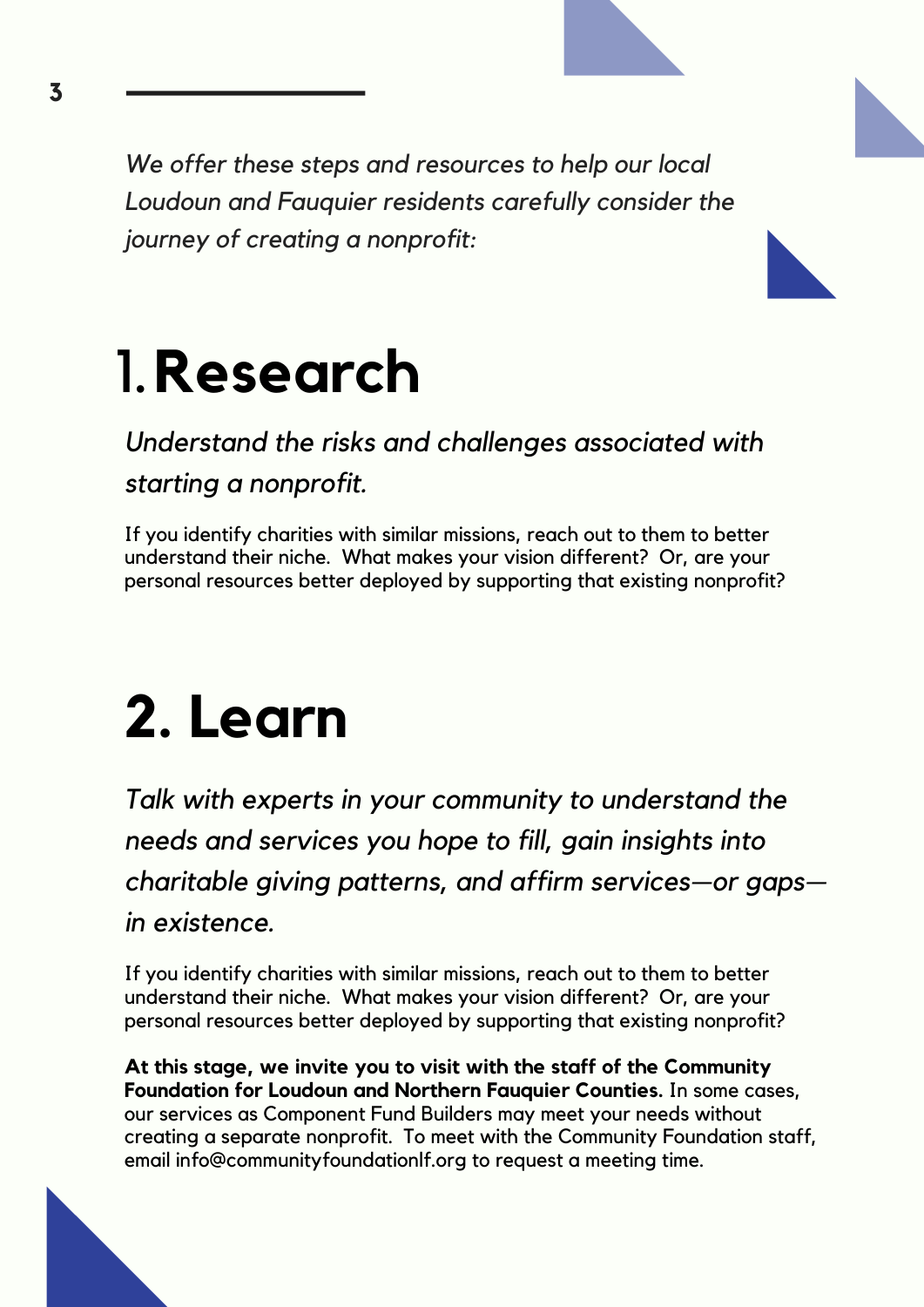#### **3. Plan**

*A for-profit business would rarely think of starting without a business plan. Nonprofits are most impactful and successful when they approach their work with the same due diligence.*

The Loudoun County or Fauquier County Small Business Association is an ideal second stop to benefit from their expertise in business plan development.

Get ready for fundraising and more importantly, "asking." In most cases, a newly formed nonprofit must seek individual donations,—and especially from its own board of directors—as most institutional funders shy away from granting funds to new enterprises. Think "investors" rather than special events or bake-sale tactics. No business would launch without ready capital. Position your nonprofit with start-up resources.

Some institutional funders require that you've filed at least one year of your IRS tax return and undergone some form of outside financial compilation, review, or audit before consideration for grant funding can be made.

More than a business plan, nonprofit organizations need to develop a specialized plan that includes financial sustainability with a **nonprofit fundraising plan**. Try searching the internet using that phrase; you'll find numerous examples.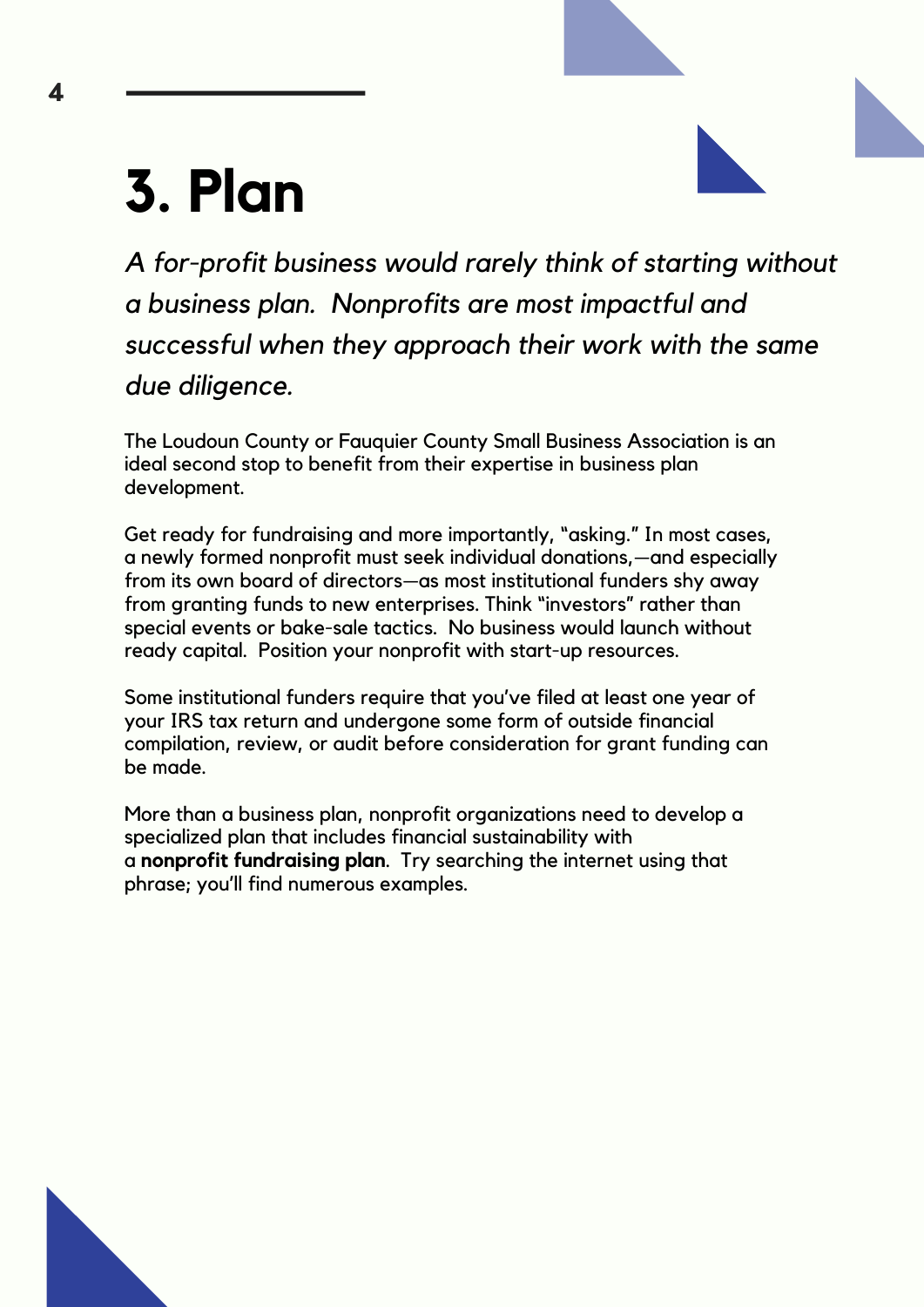#### **4. Launch**

*Creating a board of directors who are invested in your vision—as well as financially connected or personally generous—is a critical first step as you prepare to file paperwork with Virginia, and later, with the Internal Revenue Service. Look for individuals who have passion for your mission, but equally important, affluence or influence.*

According to the National Center for Charitable Statistics (NCCS), more than 1.5 million nonprofit organizations are registered in the U.S. This number includes public charities, private foundations, and other types of nonprofit organizations, including chambers of commerce, fraternal organizations and civic leagues. It's important to understand how these challenges will affect your nonprofit, because the failure rate of new nonprofits is high. Plus with more than 1.5 million established nonprofits in the US, you could be facing some tough competition.

Below are a number of articles or links worth your time as you research and consider. Please note that some of these sites may require your email and encourage purchase of software and materials.

Virginia's Center for Nonprofit Excellence has a wealth of materials and go-to sources that can help, and nearby offices in Warrenton, Virginia.

Visit the Center for Nonprofit Excellence at: https://www.thecne.org/

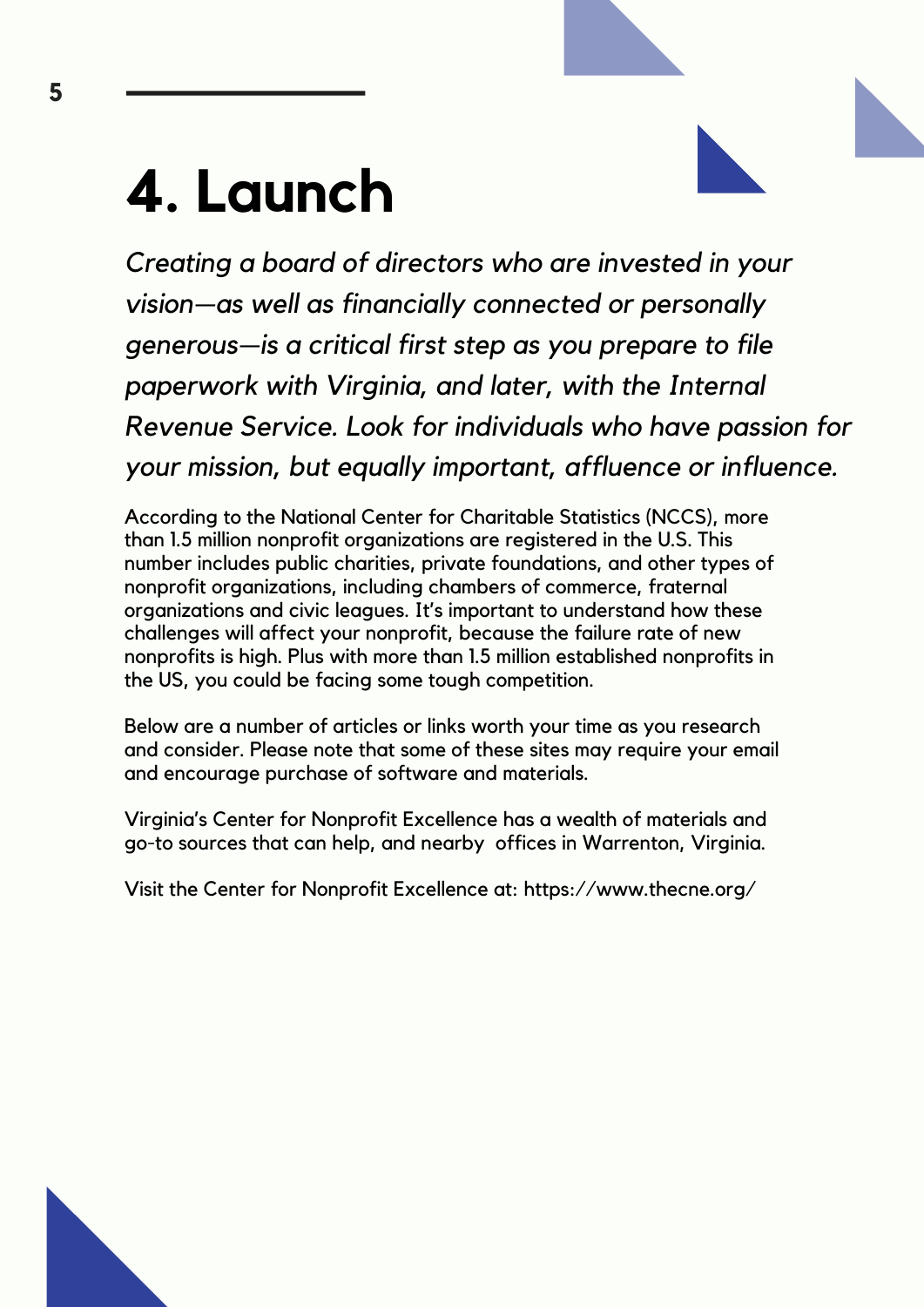#### **Advice and Wisdom**

*Carol Smith, Founder of a newly emerging nonprofit, Crossroads Jobs, offers her own pearls of wisdom*

Do your homework. Make sure another nonprofit or government agency isn't already filling the need in your community.

• Ask yourself why you are doing this.

• Self-awareness is critical. What are you good at? What are you not good at?

• Put together a good board. Create job descriptions for board members, e.g., treasurer, marketing, IT specialist, grant writing, etc.

• Unless you have a wealthy benefactor, have basic financial support before you start through committed donors.

• Expect to squeak by for the first year or two (maybe more) so be prepared for this. If you are not good at fundraising, make sure you have someone on board who lives and breathes for "the ask."



Starting a nonprofit is hard. Sometimes it is overwhelming. You will have sleepless nights. .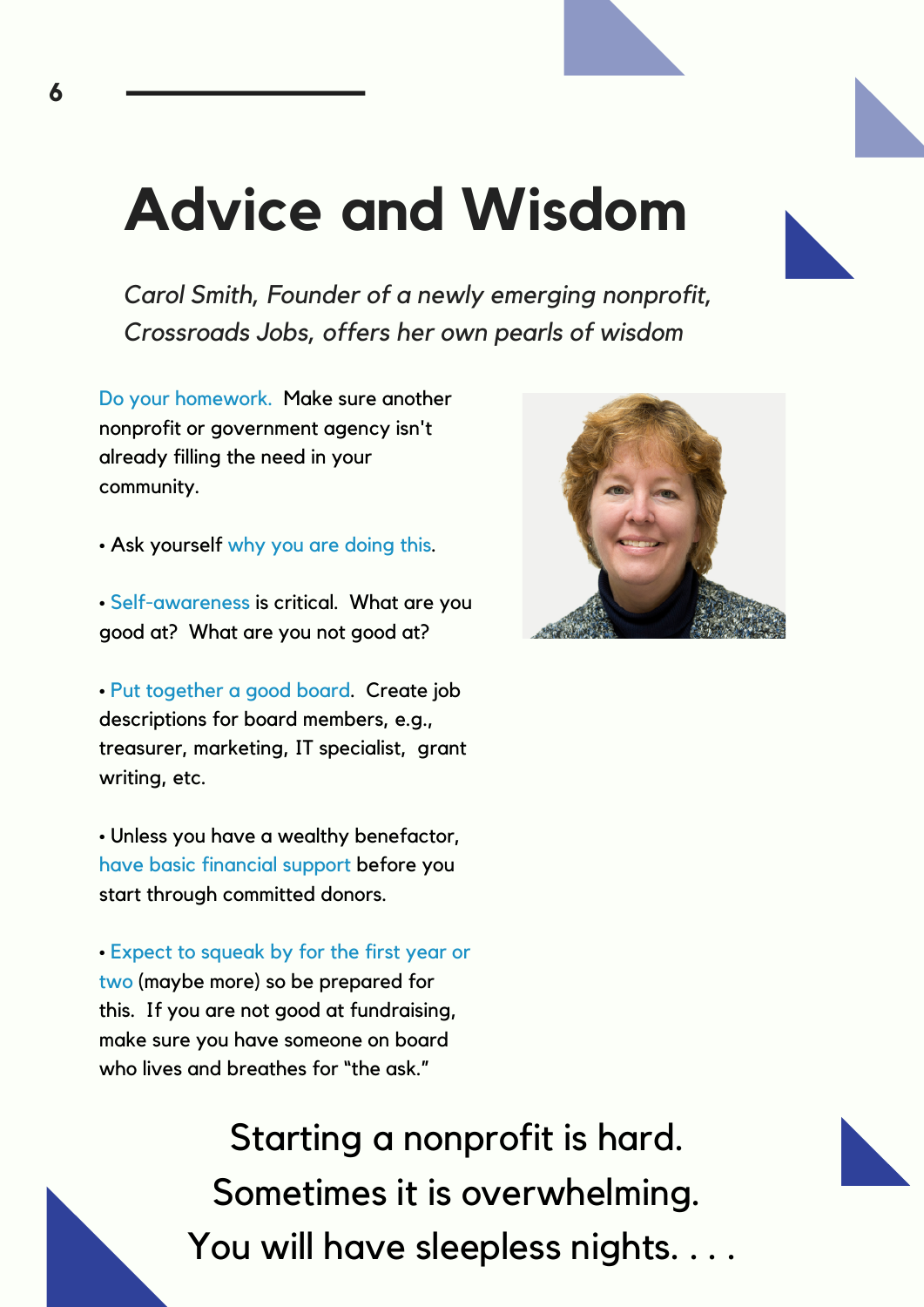### **Suggested Checklist of Documents, Policies, and Requirements for a Nonprofit in Good Standing**

- An Internal Revenue Services and Letter of Determination that the new entity is a 501(c)(3) public charity in good standing
- Articles of Incorporation
- Bylaws
- List of current Board members (minimum of 3)
- Establish organization's fiscal year (eg, January 1-December 30 or July 1-June 30)
- Charitable Solicitation Registration in every state that the organization solicits donations (Virginia requires annual filing of Virginia Form 102 through the Department of Agriculture and Consumer Services Office of Charitable and Regulatory Programs)
- Annual filing of a Form 990, Form 990EZ or Form 990N, as required by the IRS
- Annual filing of Virginia State Corporation Commission Annual Report
- Board approved written Conflict of Interest Policy (required for 990); renewed and signed annually by every Board member
- Board approved written Whistleblower Policy
- Board approved written Document Retention and Destruction Policy
- Board approved written statement for review and comparison of salary compensation for key personnel/executive director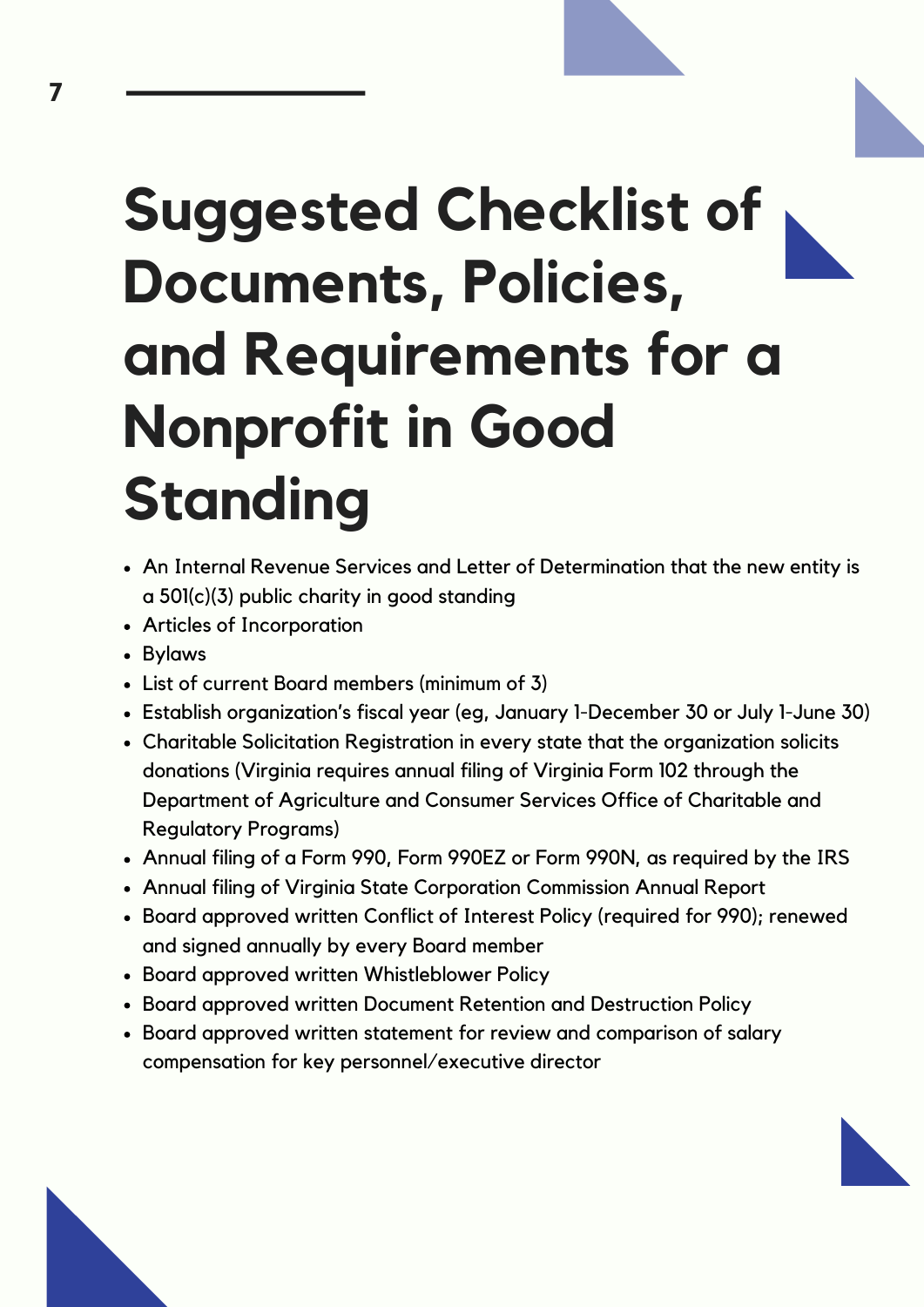#### **Documents Recommended as Best Practice and/or Often Required for Grant Funders**

- A Board approved fiscal year budget, to be approved annually
- Filing for Virginia sales tax exemption.
- For organizations intending to advocate or lobby for policy, filing of the 501(H)
- A Board membership of at least five individuals, with no more than 30% of the majority comprised of family members. The term "family member" with respect to an individual shall mean his or her spouse, and his or her brothers and sisters, ancestors, and descendants, and the spouses thereof.
- A Confidentiality Policy applicable for staff, board members, and volunteers.
- An Internal Controls Policy
- Board Member and Committee Job Descriptions (includes Board member commitments and Board giving requirements)
- Position Job Descriptions for each paid staff position.Personnel policy or manual for paid employees
- A strategic plan or strategic framework
- A Gift Acceptance Policy
- Director's and Officer's Liability Insurance Policy
- An annual financial assessment through compilation, review, or audit, conducted by an outside, independent accountant. In order to qualify for a certificate of exemption from the Virginia Department of Taxation, an audit is required with revenue of \$1 million or more; and less than \$1 million and at least \$750,000 for a review.